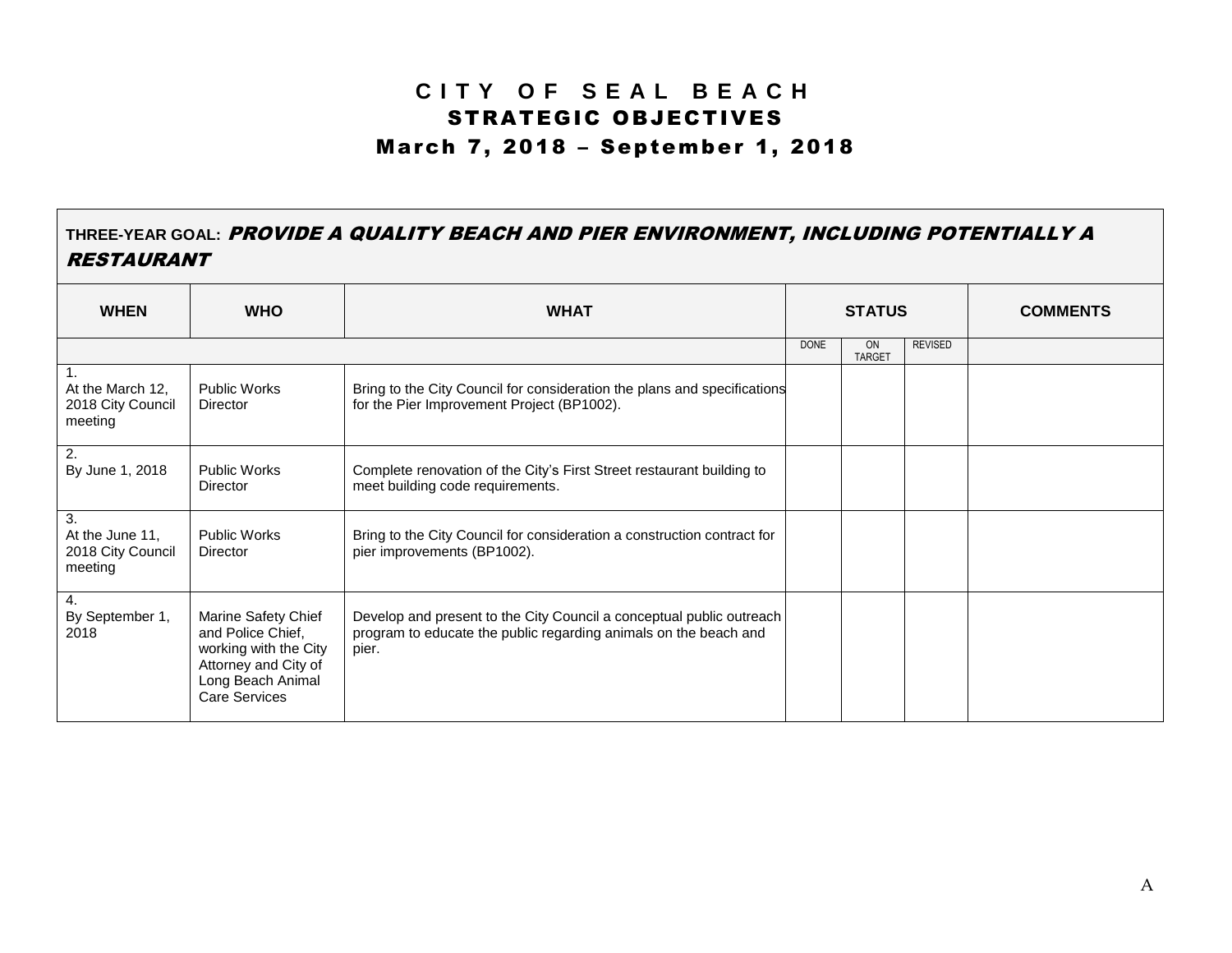| I MNEE I EAN GUAL. AUITIEVE<br>AND LONG-TENIT FIJOAL JOJ FAINADILI FI |                                                      |                                                                                                                                                                                            |             |                     |                |                 |  |  |
|-----------------------------------------------------------------------|------------------------------------------------------|--------------------------------------------------------------------------------------------------------------------------------------------------------------------------------------------|-------------|---------------------|----------------|-----------------|--|--|
| <b>WHEN</b>                                                           | <b>WHO</b>                                           | <b>WHAT</b>                                                                                                                                                                                |             | <b>STATUS</b>       |                | <b>COMMENTS</b> |  |  |
|                                                                       |                                                      |                                                                                                                                                                                            | <b>DONE</b> | ON<br><b>TARGET</b> | <b>REVISED</b> |                 |  |  |
| $\overline{1}$ .<br>By June 1, 2018                                   | <b>Finance Director</b>                              | Research, evaluate and recommend to the City Council for<br>direction options for new revenue sources, up to and including a<br>new ballot measure.                                        |             |                     |                |                 |  |  |
| $\overline{2}$ .<br>At the June 11, 2018<br>City Council meeting      | <b>Finance Director</b>                              | Recommend to the City Council a repeal of the resolution that<br>limits the fee increases to the December CPI (consumer price<br>index).                                                   |             |                     |                |                 |  |  |
| 3.<br>By July 1, 2018                                                 | <b>Public Works</b><br>Director and City<br>Engineer | Reevaluate the need for water and sewer rate increases and<br>make a recommendation to the City Council for action.                                                                        |             |                     |                |                 |  |  |
| 4.<br>By August 1, 2018                                               | <b>Finance Director</b>                              | Recommend to the City Council for action a 5-Year Financial<br>Projection.                                                                                                                 |             |                     |                |                 |  |  |
| 5.<br>By September 1,<br>2018                                         | <b>Finance Director</b>                              | Recommend to the City Council for action the contracting of a<br>qualified Project Manager to analyze the City's current fees for<br>services and a realistic mechanism for cost recovery. |             |                     |                |                 |  |  |

## **THREE-YEAR GOAL:** ACHIEVE SHORT- AND LONG-TERM FISCAL SUSTAINABILITY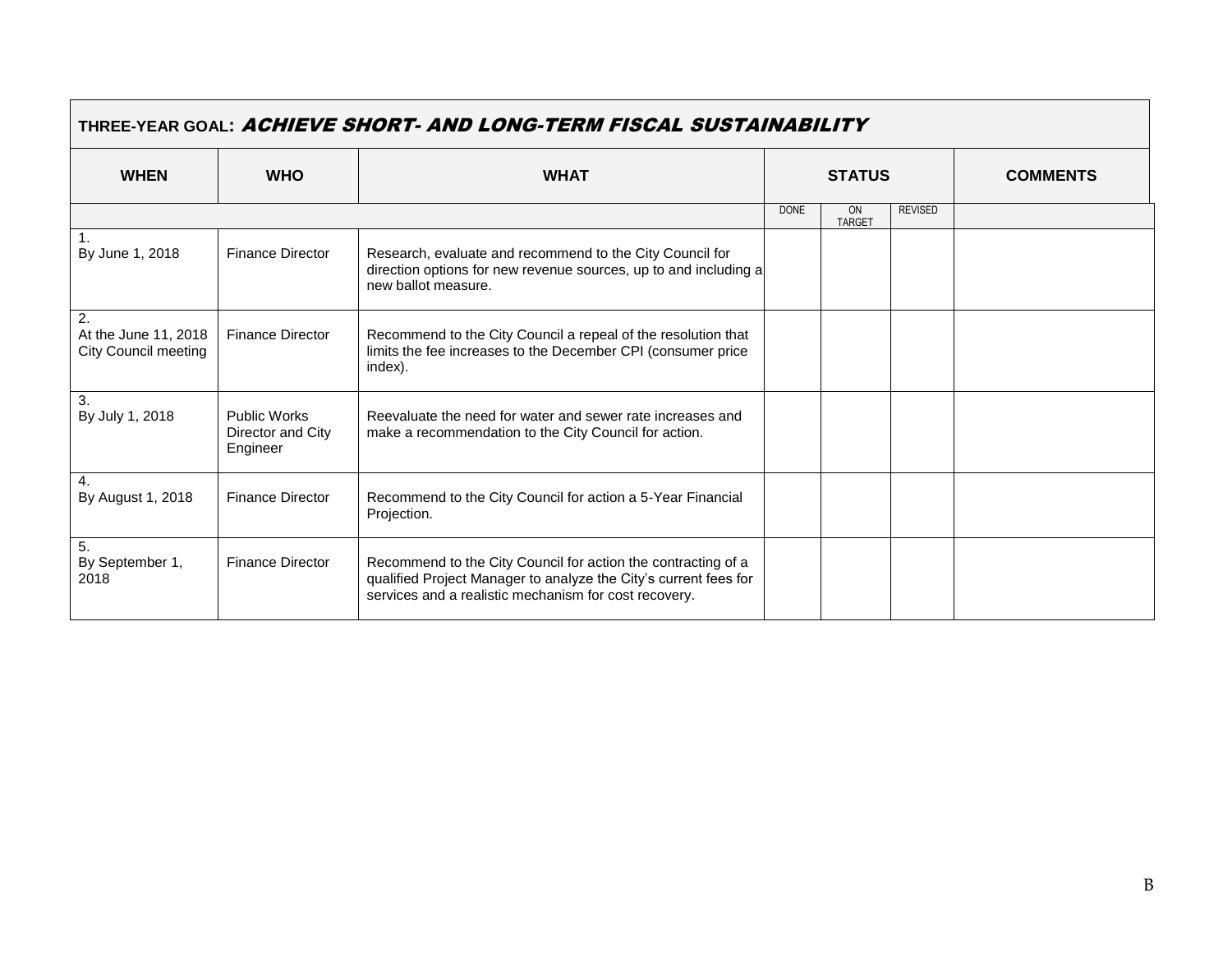| THREE-YEAR GOAL: <b>IMPROVE AND MAINTAIN THE INFRASTRUCTURE AND FACILITIES</b> |                                        |                                                                                                                                                                       |               |                            |                |                 |  |
|--------------------------------------------------------------------------------|----------------------------------------|-----------------------------------------------------------------------------------------------------------------------------------------------------------------------|---------------|----------------------------|----------------|-----------------|--|
| <b>WHEN</b>                                                                    | <b>WHO</b>                             | <b>WHAT</b>                                                                                                                                                           | <b>STATUS</b> |                            |                | <b>COMMENTS</b> |  |
|                                                                                |                                        |                                                                                                                                                                       | <b>DONE</b>   | <b>ON</b><br><b>TARGET</b> | <b>REVISED</b> |                 |  |
| At the June 11, 2018<br><b>City Council meeting</b>                            | <b>Public Works</b><br>Director        | Present to the City Council for action the 2018 Pavement<br>Management System.                                                                                        |               |                            |                |                 |  |
| 2.<br>At the June 11, 2018<br><b>City Council meeting</b>                      | <b>Public Works</b><br><b>Director</b> | Recommend to the City Council the award of a citywide landscape<br>maintenance contract.                                                                              |               |                            |                |                 |  |
| 3.<br>By July 15, 2018                                                         | <b>Assistant City</b><br>Manager       | Present to the City Manager the findings of the IT Software Working<br>Group.                                                                                         |               |                            |                |                 |  |
| $\mathbf{4}$ .<br>At the August 13,<br>2018 City Council<br>meeting            | <b>Public Works</b><br><b>Director</b> | Recommend to the City Council for action the prioritization of<br>updating facilities in poor condition listed in the 2017 Facilities<br><b>Condition Assessment.</b> |               |                            |                |                 |  |
| 5.<br>At the August 13,<br>2018 City Council<br>meeting                        | <b>Public Works</b><br>Director        | Evaluate and present to the City Council for consideration a<br>recommendation regarding citywide street lighting.                                                    |               |                            |                |                 |  |
| 6.<br>By September 1,<br>2018                                                  | <b>Public Works</b><br>Director        | Present to the City Council the findings, funding and prioritization of<br>the Storm Drain Focus Studies.                                                             |               |                            |                |                 |  |
| <b>FUTURE:</b><br>At the September 10,<br>2018 City Council<br>meeting         | <b>Assistant City</b><br>Manager       | Recommend to the City Council for consideration a contract for<br>managed services for IT.                                                                            |               |                            |                |                 |  |

 $\mathcal{L}^{\text{max}}$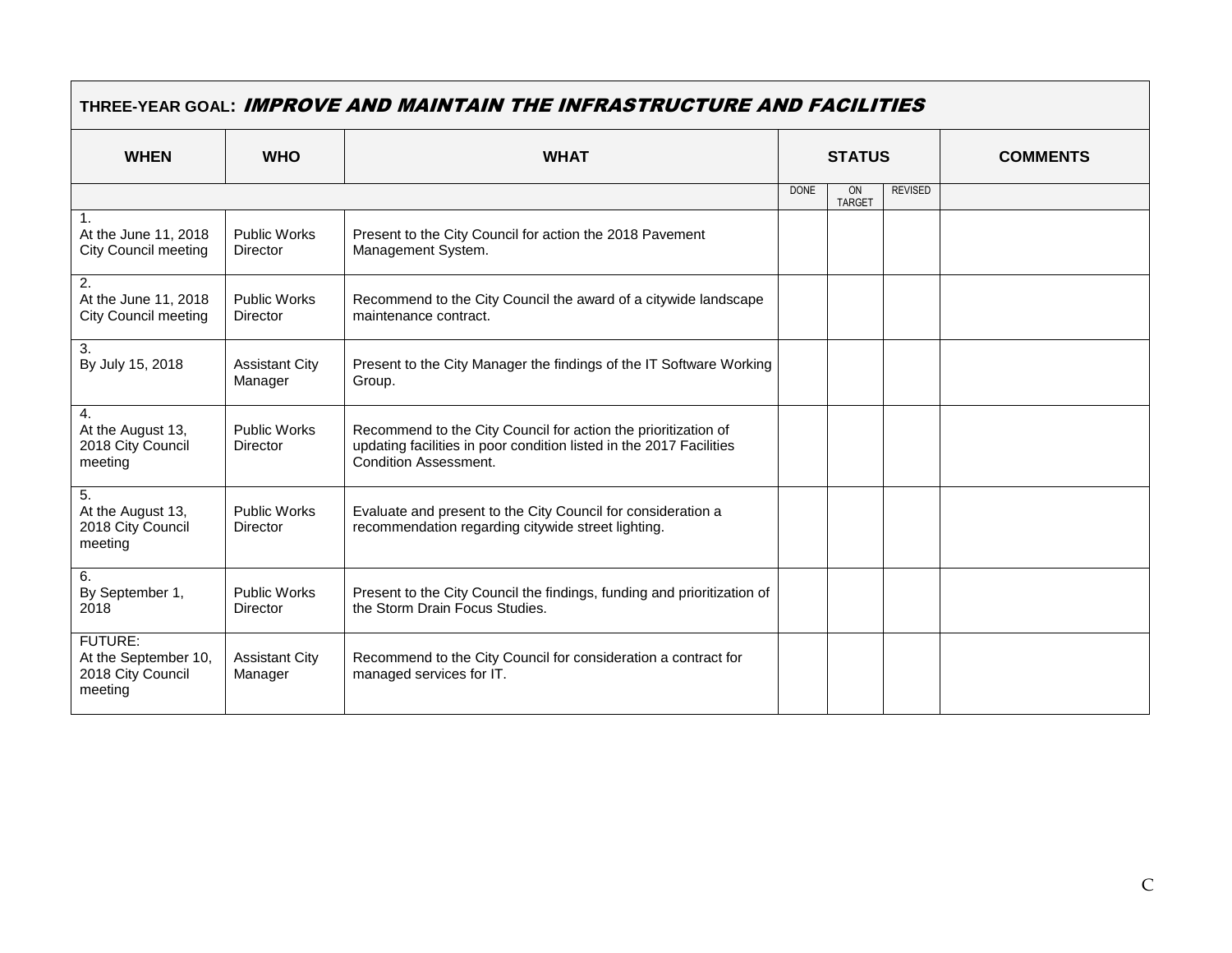| IHREE-YEAR GOAL: <b>AIIKACI, <i>DEVELOP, COMPENSAIE AND REIAIN QOALIIT SIAFF</i></b> |                                             |                                                                                                                                   |               |                            |                |                 |  |
|--------------------------------------------------------------------------------------|---------------------------------------------|-----------------------------------------------------------------------------------------------------------------------------------|---------------|----------------------------|----------------|-----------------|--|
| <b>WHEN</b>                                                                          | <b>WHO</b>                                  | <b>WHAT</b>                                                                                                                       | <b>STATUS</b> |                            |                | <b>COMMENTS</b> |  |
|                                                                                      |                                             |                                                                                                                                   | <b>DONE</b>   | <b>ON</b><br><b>TARGET</b> | <b>REVISED</b> |                 |  |
| By July 1, 2018                                                                      | <b>Assistant City</b><br>Manager            | Present the Police Officers Association and Police Management<br>Association (POA/PMA) MOU to the City Council for consideration. |               |                            |                |                 |  |
| 2.<br>By July 1, 2018                                                                | <b>City Manager</b>                         | Hire a Community Development Director.                                                                                            |               |                            |                |                 |  |
| 3.<br>By September 1,<br>2018                                                        | Community<br>Development<br><b>Director</b> | Recommend to the City Manager the hiring of a Code Enforcement<br>Officer.                                                        |               |                            |                |                 |  |
| 4.<br>By September 1,<br>2018                                                        | <b>Assistant City</b><br>Manager            | Present to the City Council an analysis of necessary staffing levels<br>to facilitate future budget planning.                     |               |                            |                |                 |  |
| 5.<br>By September 1,<br>2018, at a study<br>session                                 | <b>Assistant City</b><br>Manager            | Present to the City Council the financial analysis of the Classification<br>and Compensation Study.                               |               |                            |                |                 |  |

## **THREE-YEAR GOAL:** ATTRACT, DEVELOP, COMPENSATE AND RETAIN QUALITY STAFF